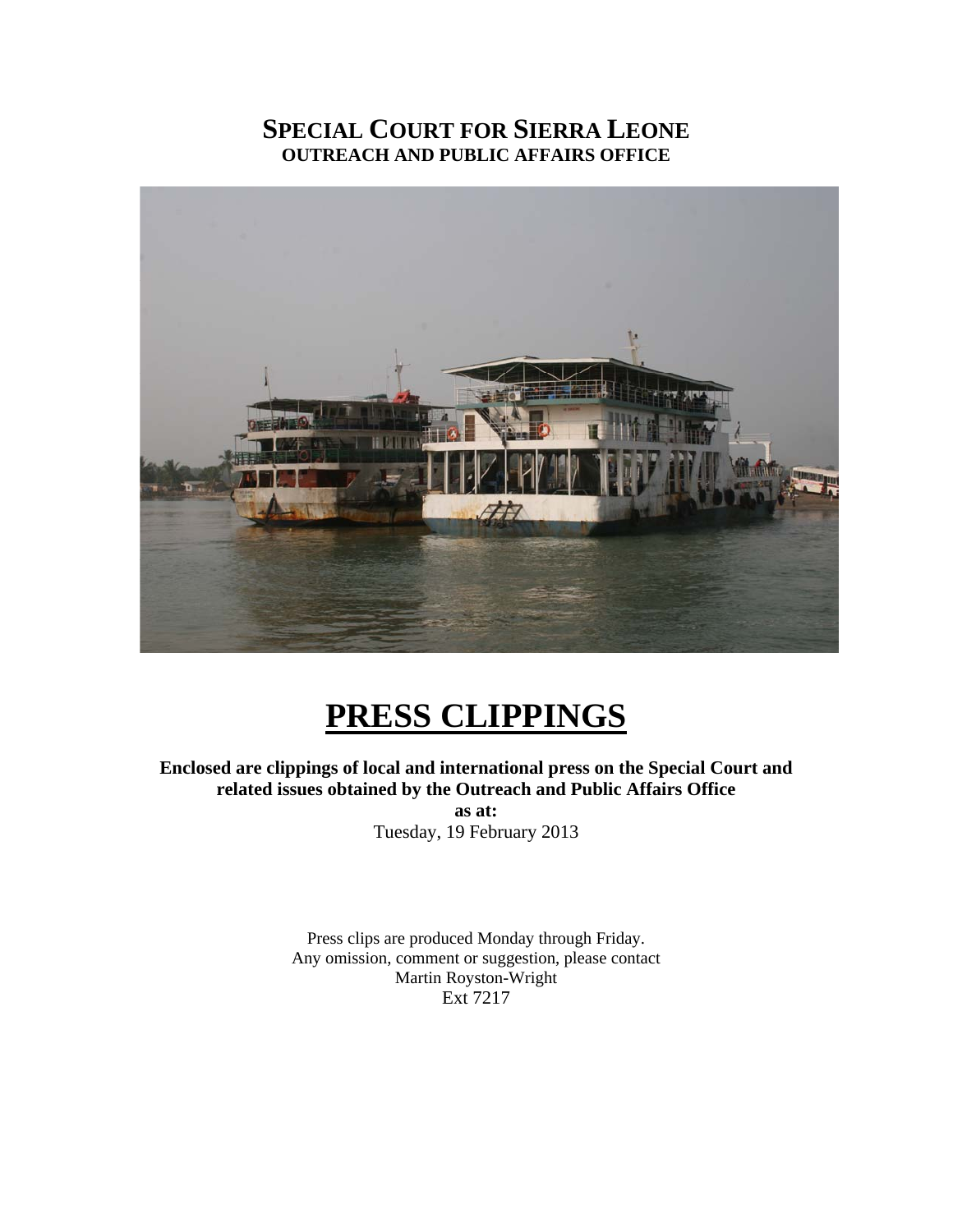| <b>Local News</b>                                                                |           |
|----------------------------------------------------------------------------------|-----------|
| New Group of Students at Sierra Leone Law School / The Torchlight                | Page 3    |
| <b>International News</b>                                                        |           |
|                                                                                  |           |
| I.Coast's Gbagbo Before International Criminal Court / Agence France Presse      | Pages 4-5 |
| Syria War Criminals Should Face International Criminal Court / Reuters           | Pages 6-7 |
|                                                                                  |           |
| Jackson Center CEO Speaks In Warren On RHJ's Birthday / The Post Journal         | Page 8-9  |
| Tanzania: ICC to Establish Regional Chapter in Arusha City / Tanzania Daily News | Page 10   |
|                                                                                  |           |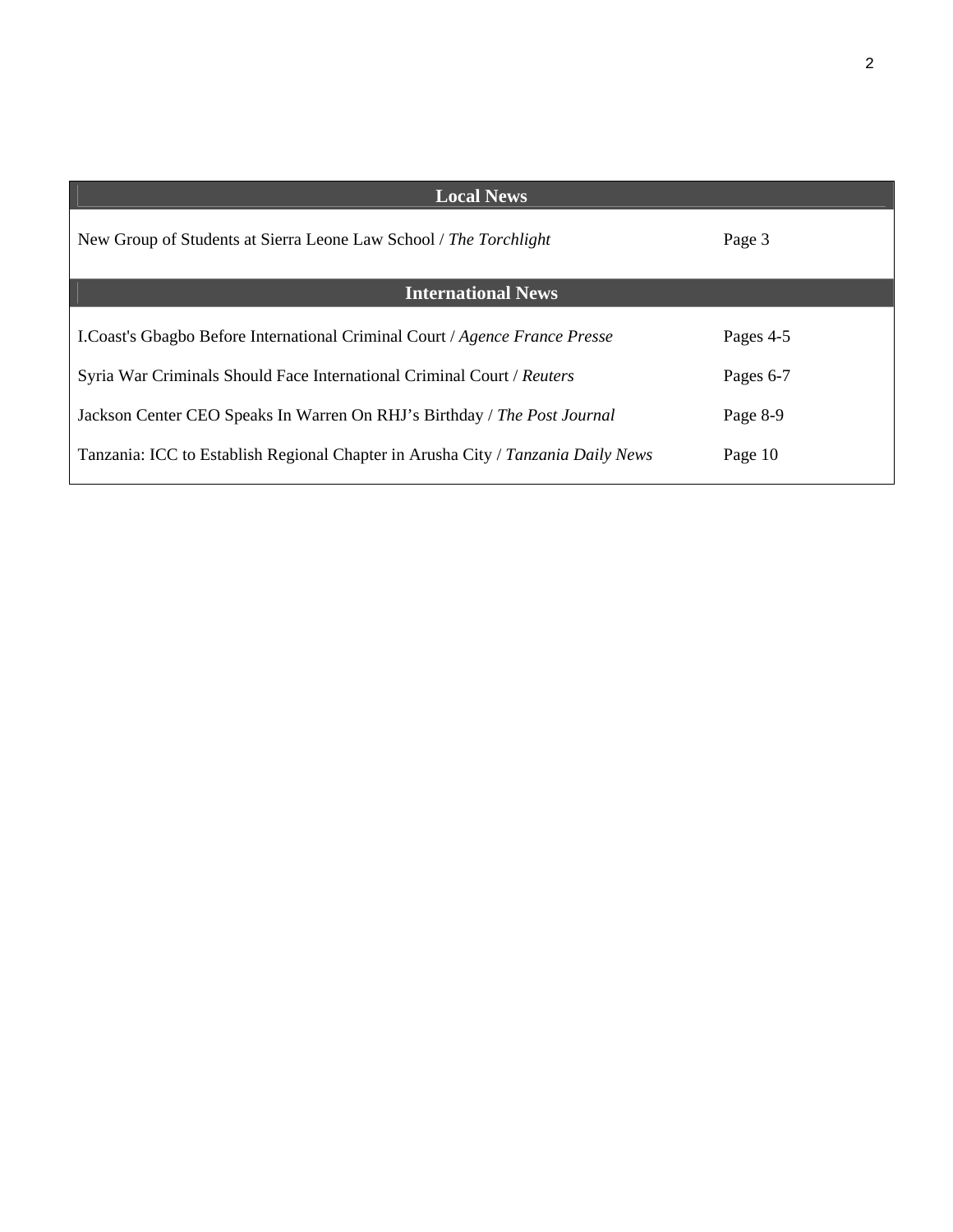# **Freetown: New Group of Students** at Sierra Leone Law School



The Sierra Leone Law School now housed at the Special Court (photo) in the West of the capital Freetown is currently hosting a new batch of students who are preparing for the Bar Exam to join the crop of lawyers in Sierra Leone.Like in all academic or training institutions, the Students have felt the need to have an executive to run their association so as to articulate their preferences, priorities, interests and serve as a liaison between the administration and they the students. The present set of students comprises those from the West African state of Cameroon and Sierra Leoneans who studied in the United States, Nigeria, UK and Fourah Bay College (FBC) University of Sierra Leone, the first college in the British colonial West Africa established in 1827.

The new executive that now leads the

Association known as the Sierra Leone **Bar Students Association comprises** Umar Sesay, a product of FBC as President, assisted by a female Vice President Pauline Oduwyer, a Sierra Leonean who studied in London. The scribe of the association is Randy Sallieu Bangura. He is assisted by a dynamic female Miss Fatmata Mansaray, a product of FBC. The Public relations will be handled by Almamy Mansaray commonly known as Rooney who is also a product of FBC. The positions of editor-in-chief and editor of the newsletter of the Law School have been conferred on Alpha Rashid Jalloh and Francis Gbaya respectively, both products of FBC. They are assisted by Ashutantan Tambe from Cameroon. The executive has resolved to host series of activities prior to the expiration of their term.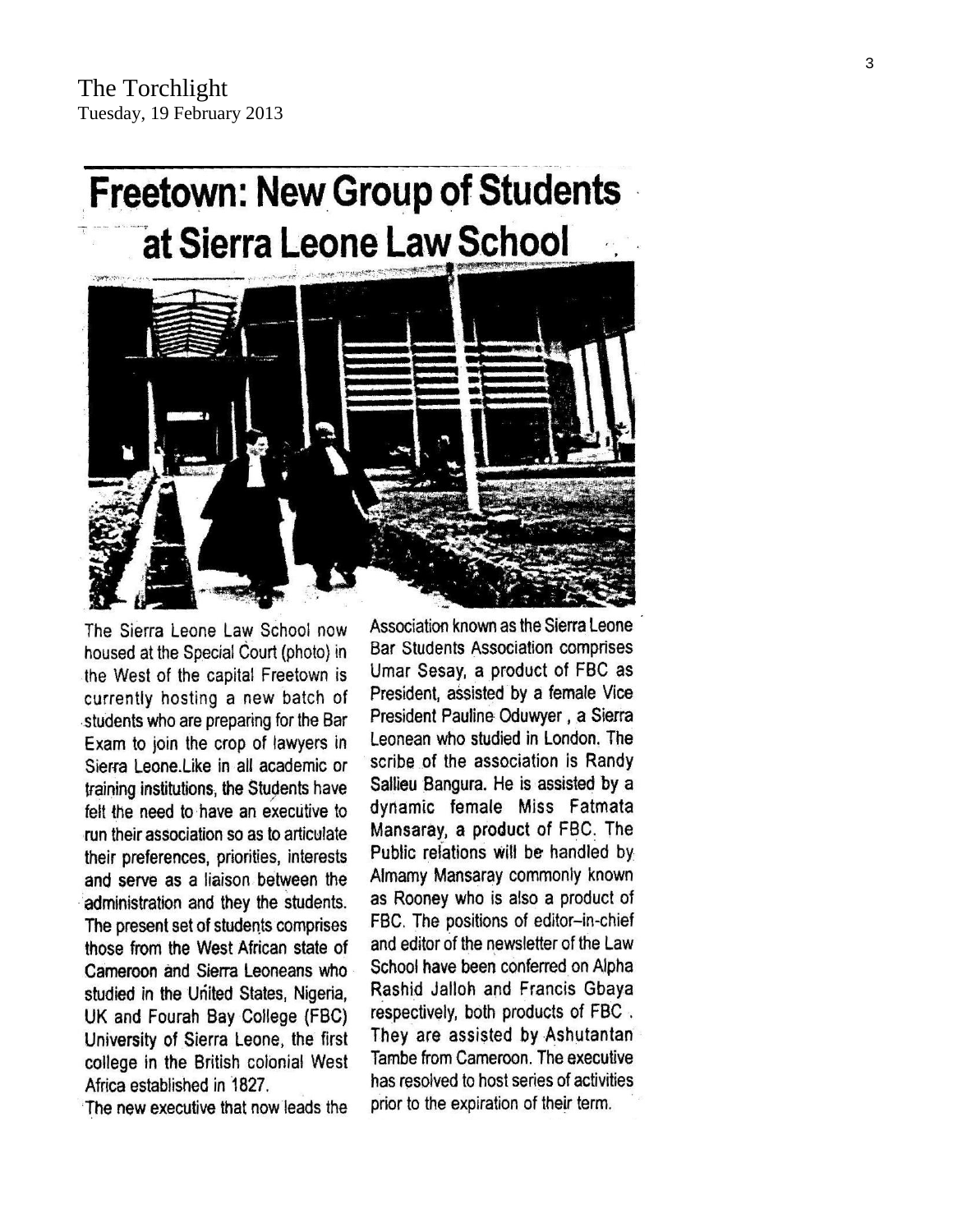## Agence France Presse

Tuesday, 19 February 2013

#### **I.Coast's Gbagbo before International Criminal Court**

Ivorian ex-president Laurent Gbagbo on Tuesday faces International Criminal Court judges who will decide whether there is enough evidence to try him for masterminding a bloody election standoff two years ago.

Presiding judge Silvia Fernandez de Gurmendi is to open the hearings at the Hague-based court's headquarters at 14:30 pm (1330 GMT), with prosecutors expecting to launch their case later in the afternoon.

Gbagbo, 67, the first-ever former head of state to appear before the ICC, faces four counts of crimes against humanity including murder and rape for fomenting a wave of violence which swept the west African nation after he refused to concede defeat in November 2010 presidential polls.



*Supporters of former president Laurent Gbagbo run away from police in Abidjan on February 16, 2013.* 

Four months of fighting followed, ravaging the world's largest cocoa producer and leaving some 3,000 people dead, according to the UN.

For just over a week, prosecutors and the defence will

argue their cases before a three-judge bench, who will then decide if there are "substantial grounds to believe that Gbagbo committed the crimes" and should be charged.

The prosecution says Gbagbo spearheaded a plan to "stay in power by all means... through carefully planned, sustained and deadly attacks" against supporters of election winner and current Ivorian President Alassane Ouattara.

Between November 28, 2010 and May 8, 2011 Gbagbo's forces killed between 706 and 1,059 people and raped more than 35 women, prosecutors say.

In one instance, some 80 people were massacred when perceived Ouattara supporters were attacked in the northwestern Abidjan suburb of Yopougon a day after Gbagbo's arrest.

His supporters in turn have accused Ouattara's camp of practising "victor's justice" as many of the former president's backers are now behind bars -- including his wife Simone Gbagbo, who is also wanted for prosecution by the ICC -- while none of those close to the Ouattara regime has been arrested despite accusations of rights abuses.

Gbagbo, a former historian-turned-politician, was finally arrested on April 11, 2011, when Ouattara's forces with French and UN backing overran his heavily fortified compound in the southern economic capital after days of heavy fighting.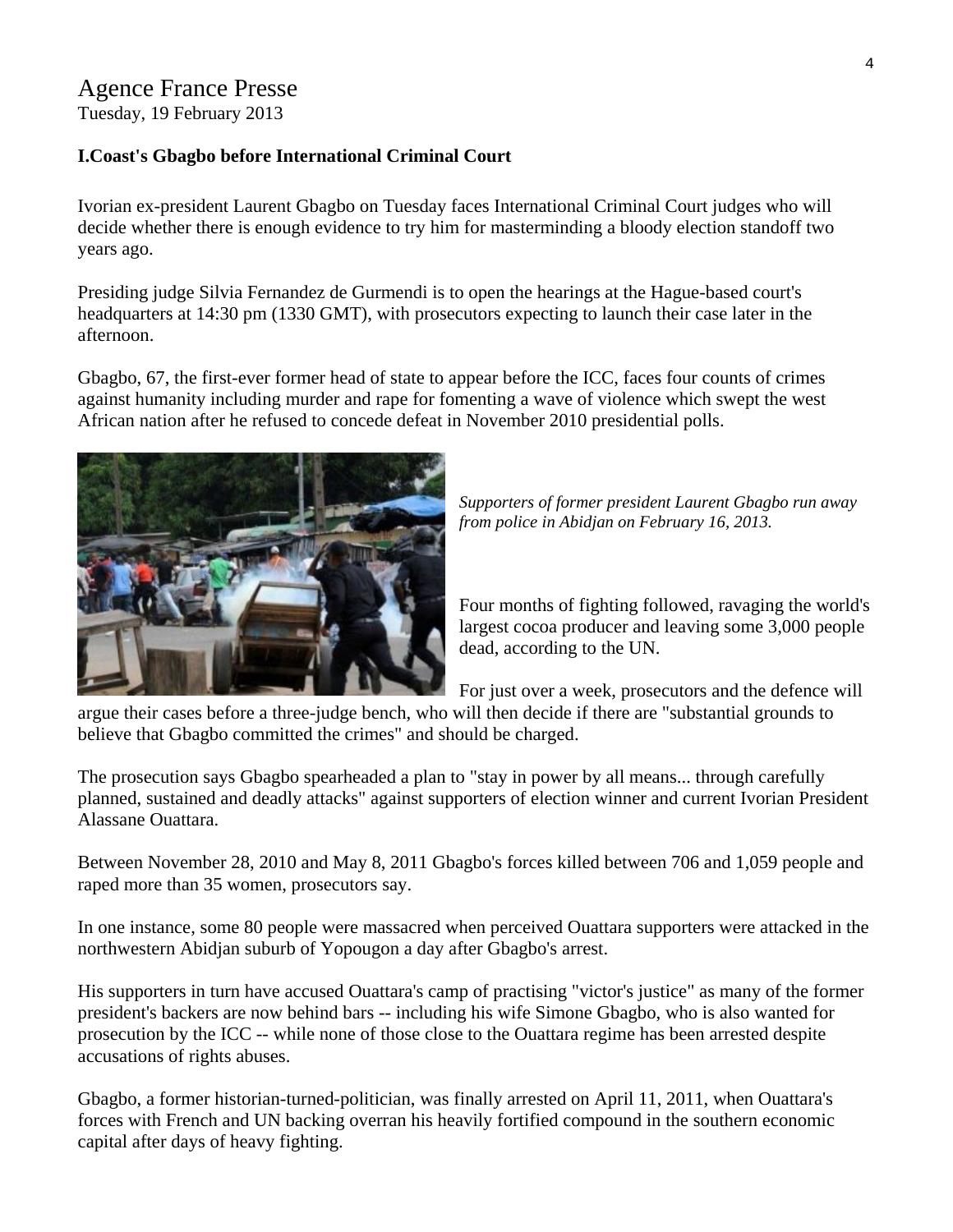He was taken to the northern Ivorian town of Korhogo, where he spent almost eight months under house arrest before being transferred to the ICC's detention unit in November 2011.

During his first and only public appearance before ICC judges a few days later on December 5 that year, Gbagbo accused France of orchestrating his arrest, while his supporters at the time branded his incarceration a "political kidnapping." He has denied the charges against him.

Since then, the scheduled hearing to confirm the charges has twice been delayed -- once to give his lawyers more time to prepare and again to assess his health to see if he was fit to stand trial.

ICC judges ruled in November last year he could take part, but have instituted shorter court sessions and are allowing him, if need be, to appear via video link because of his health.

Tuesday's hearings are to last over a week, with Gbagbo expected to speak on the final day, February 28.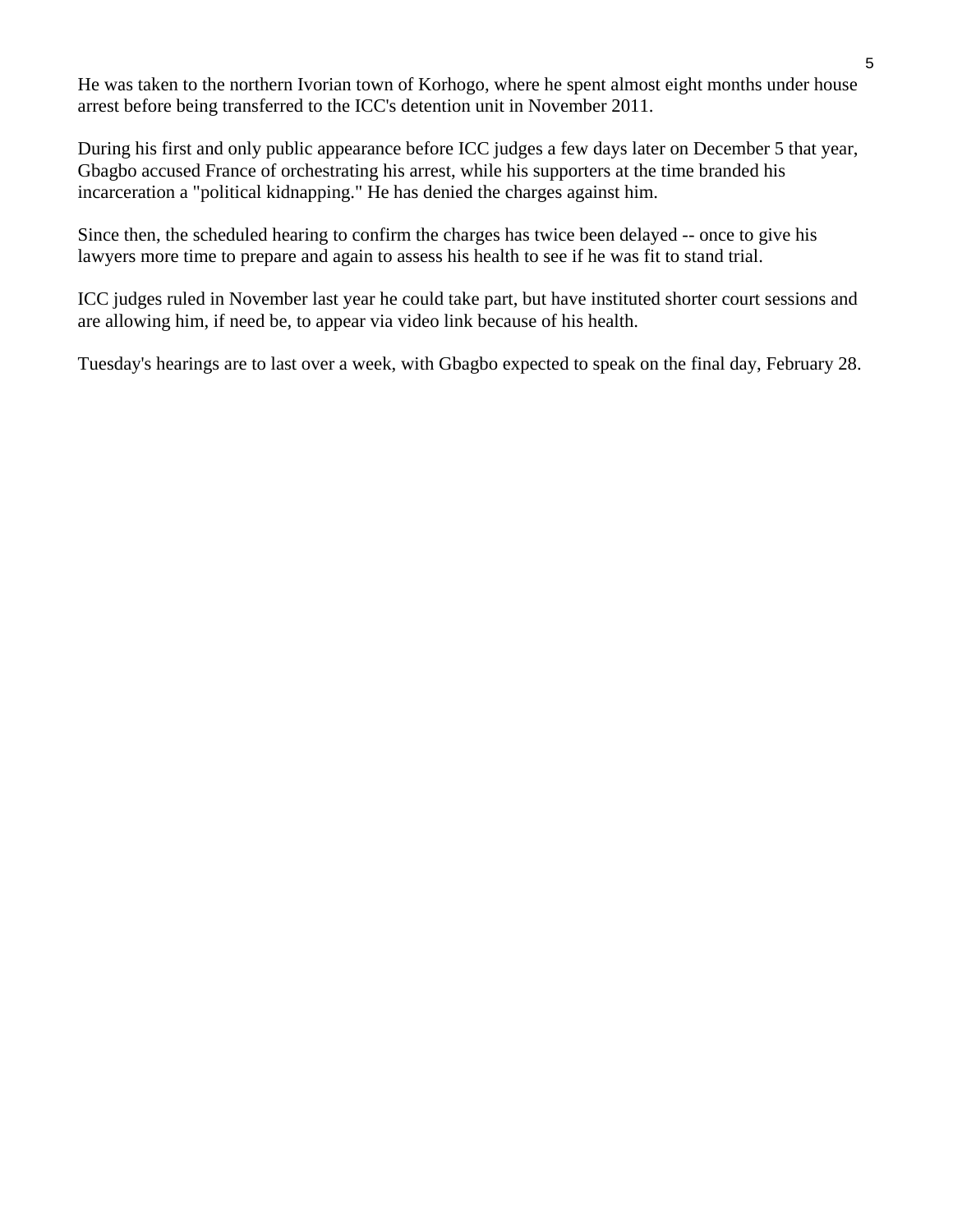### Reuters

Tuesday, 19 February 2013

#### **Syria war criminals should face International Criminal Court : UN**

Geneva: United Nations investigators said on Monday that Syrian leaders they had identified as suspected war criminals should face the International Criminal Court (ICC).

The investigators urged the UN Security Council to "act urgently to ensure accountability" for violations, including murder and torture, committed by both sides in an uprising and civil war that has killed about 70,000 people since March 2011.



#### *Image for representation only. AP*

"Now really it's time… We have a permanent court, the International Criminal Court, who would be ready to take this case," Carla del Ponte, a former ICC chief prosecutor who joined the UN team in September, told a news briefing in Geneva.

But because Syria is not party to the Rome Statute that established the ICC, the only way the court can investigate the situation is

if it receives a referral from the Security Council. Russia, Assad's long-standing ally and a permanent veto-wielding member of the council, has opposed such a move.

"We cannot decide. But we pressure the international community to decide because it's time to act," del Ponte said.

Brazilian expert Paulo Pinheiro, who leads the UN inquiry set up in 2011, said: "We are in very close dialogue with all the five permanent members and with all the members of the Security Council, but we don't have the key that will open the path to cooperation inside the Security Council."

His team of some two dozen experts is tracing the chain of command in Syria to establish criminal responsibility and build a case for eventual prosecution.

"Of course we were able to identify high-level perpetrators," del Ponte said, adding that these were people "in command responsibility… deciding, organising, planning and aiding and abetting the commission of crimes".

She said it was urgent for the Hague-based war crimes tribunal to take up cases of "very high officials", but did not identify them, in line with the inquiry's practice.

"We have crimes committed against children, rape and sexual violence. We have grave concerns. That is also one reason why an international body of justice must act because it is terrible."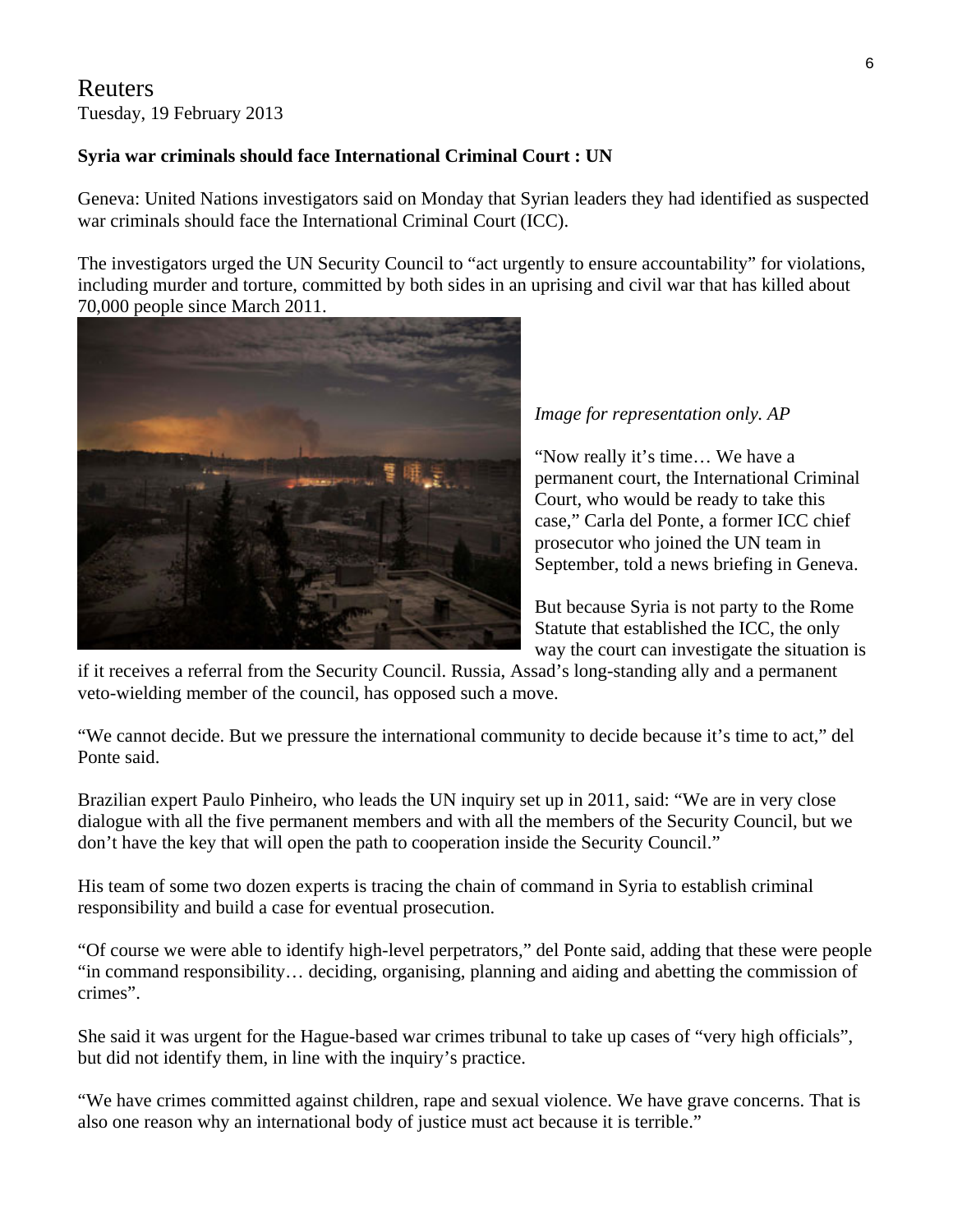Del Ponte, who tried former Yugoslav President Slobodan Milosevic at the International Criminal Tribunal for the Former Yugoslavia on war crimes charges, said the ICC prosecutor would need to deepen the investigation on Syria before an indictment could be prepared.

Karen Koning AbuZayd, an American member of the U.N. team, told Reuters it had information pointing to "people who have given instructions and are responsible for government policy, people who are in the leadership of the military, for example".

The inquiry's third roster of suspects, building on lists drawn up in the past year, remains secret. It will be entrusted to U.N. High Commissioner for Human Rights Navi Pillay upon expiry of its mandate at the end of March, the report said.

Pillay, a former ICC judge, said on Saturday Assad should be investigated for war crimes, and called for outside action on Syria, including possible military intervention.

Pinheiro said the investigators would not speak publicly about "numbers, names or levels" of suspects.

#### **SEVEN MASSACRES IDENTIFIED**

The investigators' latest report, covering the six months to mid-January, was based on 445 interviews conducted abroad with victims and witnesses, as they have not been allowed into Syria.

"We identified seven massacres during the period, five on the government side, two on the armed opponents' side. We need to enter the sites to be able to confirm elements of proof that we have," del Ponte said.

The U.N. report said the ICC was the appropriate institution for the fight against impunity in Syria. "As an established, broadly supported structure, it could immediately initiate investigations against authors of serious crimes in Syria."

Government forces have carried out shelling and air strikes across Syria including Aleppo, Damascus, Deraa, Homs and Idlib, the 131-page report said, citing corroborating satellite images.

"Government forces and affiliated militias have committed extra-judicial executions, breaching international human rights law. This conduct also constitutes the war crime of murder. Where murder was committed as part of a widespread or systematic attack against a civilian population, with knowledge of that attack, it is a crime against humanity," the report said.

Those forces have targeted bakery queues and funeral processions to spread "terror among the civilian population".

Rebels fighting to topple Assad have also committed war crimes including murder, torture, hostage-taking and using children under age 15 in hostilities, the U.N. report said.

"They continue to endanger the civilian population by positioning military objectives inside civilian areas" and rebel snipers had caused "considerable civilian casualties", it said.

George Sabra, a vice president of the opposition Syrian National Coalition, asked about the UN report, told Reuters at a conference in Stockholm: "We condemn all kind of crimes, regardless who did it.

"We can't ignore that some mistakes have been made and maybe still happen right now. But nobody also can ignore that the most criminal file is that of the regime."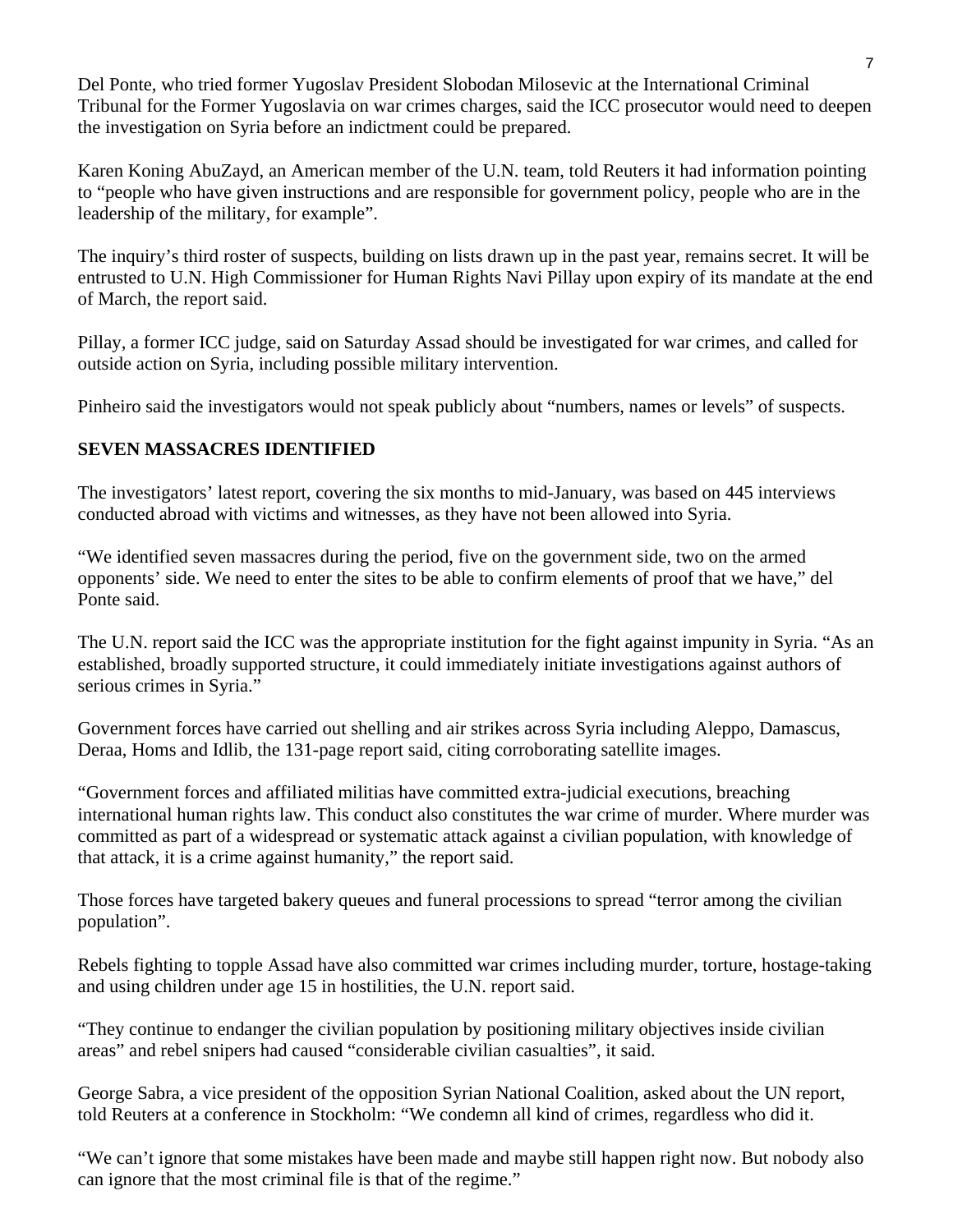#### **Jackson Center CEO Speaks In Warren On RHJ's Birthday**

By Josh Cotton

WARREN, Pa. - This past Wednesday would have been former U.S. Supreme Court Justice and Warren County native Robert H. Jackson's 121st birthday.

The only man to serve as U.S. Solicitor General, Attorney General and Supreme Court Justice, Jackson laid the foundation for the prosecution of international criminal law, establishing and prosecuting Nazi war criminals after World War II at Nuremberg.

To celebrate that legacy, current Jackson Center CEO James Johnson, who spent nine-and-a-half years prosecuting war criminals as the Chief of Prosecutions for the Special Court of Sierra Leone, spoke at the Warren County Courthouse about his experiences as a prosecutor of international criminal law.

James Johnson, former chief of prosecutions of the Special Court of Sierra Leone, and current Robert H. Jackson CEO, spoke on his experiences prosecuting international criminal law in Sierra Leone at the Warren County Courthouse on Wednesday evening. The lecture was in honor of the 121st birthday of Jackson, a Warren County native who served on the U.S. Supreme Court and tried Nazi war criminals at Nuremberg.



While the concept of the international tribunal originally designed by Jackson remains largely unchanged, several circumstances made prosecuting war crimes and crimes against humanity in Sierra Leone particularly unique.

#### *Photo by Josh Cotton*

The court, which was the first international tribunal to convict and sentence a head of state, grew out of a conflict that was "particularly brutal," Johnson said. "In some ways, we saw some things coming out of Sierra Leone that you really hadn't seen before." Over 50,000 people were killed, child soldiers were utilized and many were victims of "systematic amputations" that would hinder quality of life permanently.

The mandate of the court, Johnson explained, was to "prosecute those who bore the greatest responsibility."

The focus was not on prosecuting all of those involved. Instead, he said, "We were set up to try the leaders." They could prosecute on four separate charges: crimes against humanity, war crimes, attacks on peacekeepers as well as the use of child soldiers.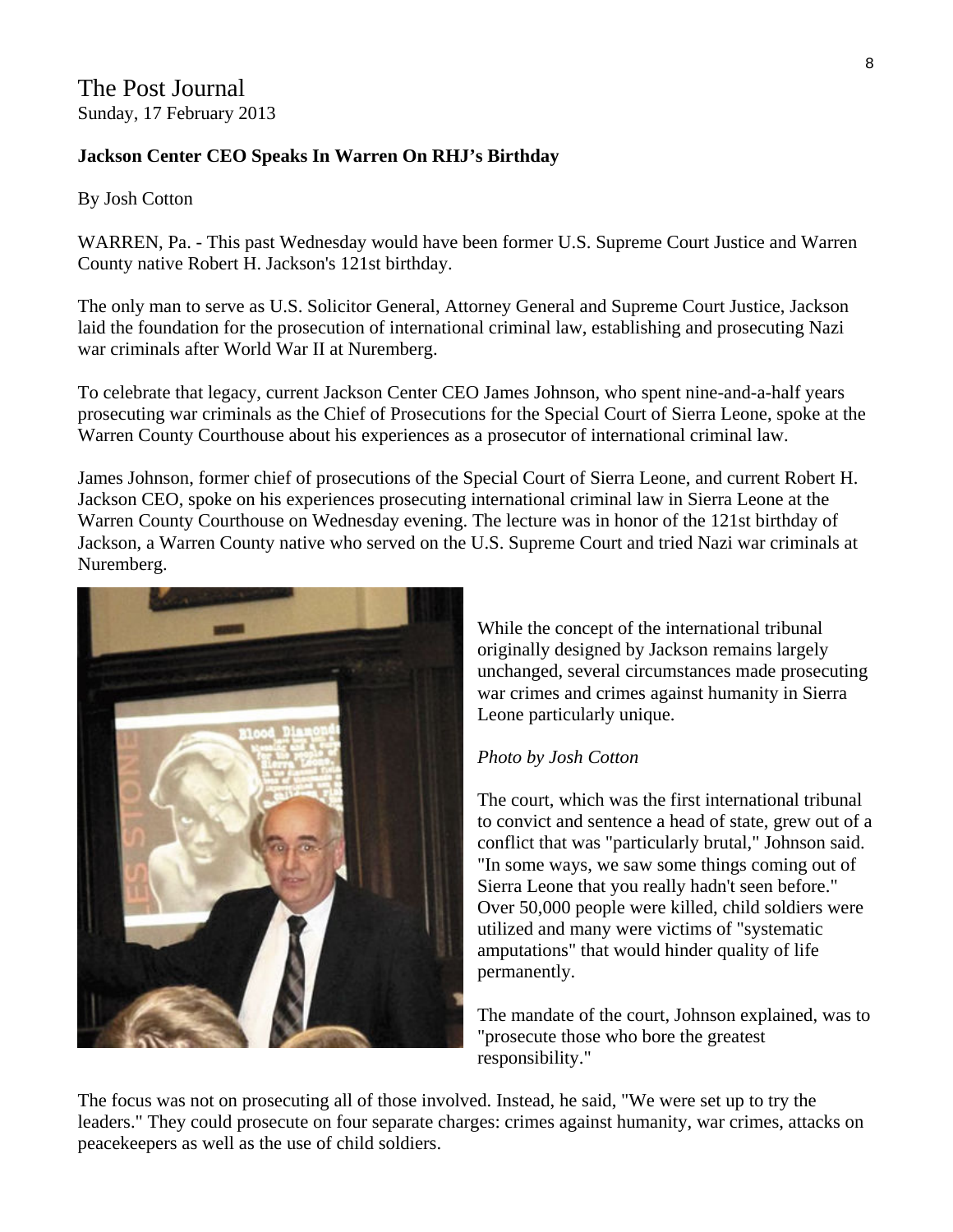Where Nuremberg sought to assign responsibility to who started what would ultimately become World War II, Johnson said that the Special Court was "now interested in how you fight the war. It doesn't matter if you were on the side of right or the aggressor. We cared about how you fought it and that is the way modern international tribunals are set up."

"I was responsible for those years for overseeing all of the trials," he said, explaining that the prosecutor's office brought indictments against 13 individuals, three of whom died before they could be tried. The other 10 were tried in three separate trials with a fourth trial specifically arranged for the prosecution of Charles Taylor, the Liberian head of state who allegedly guided the rebels in Sierra Leone.

The headline trial was that of Taylor, who was the sitting president when he was indicated and who was ultimately the first head of state convicted of crimes against humanity since Nuremburg. The first immediate problem for the prosecutor, Johnson explained, was arresting Taylor. When his indictment was unsealed, Taylor went into exile in Nigeria for three years before he was ultimately handed over to the Special Court.

One hundred witnesses 94 of whom were brought to the court testified against Taylor at his trial at The Hague, which started in 2007. He was convicted on all counts with which he had been charged and sentenced to a 50-year prison term which will likely be served in the United Kingdom once the appeal process, which is currently ongoing, concludes.

Contrasted with Jackson's work at Nuremburg, Johnson said, "Many of the cases at Nuremburg were paper cases. We didn't have a paper trail that we could establish," in Sierra Leone. "We would only prove our case through witness testimony."

Reflecting on his experiences, he said, "A lot of terrible things happened in Sierra Leone. The Sierra Leones are a wonderful people. There's a lot of life in the people of Sierra Leone. They are trying very hard to move forward."

On a more personal level, Johnson said, "It was an honor for me to do what I did The work was rewarding. You felt like you were making a difference."

He acknowledged, "You do feel contempt for (the defendants). You feel hatred for them, but you are there to do a job. That's why we were there to do a job the rule of law rules."